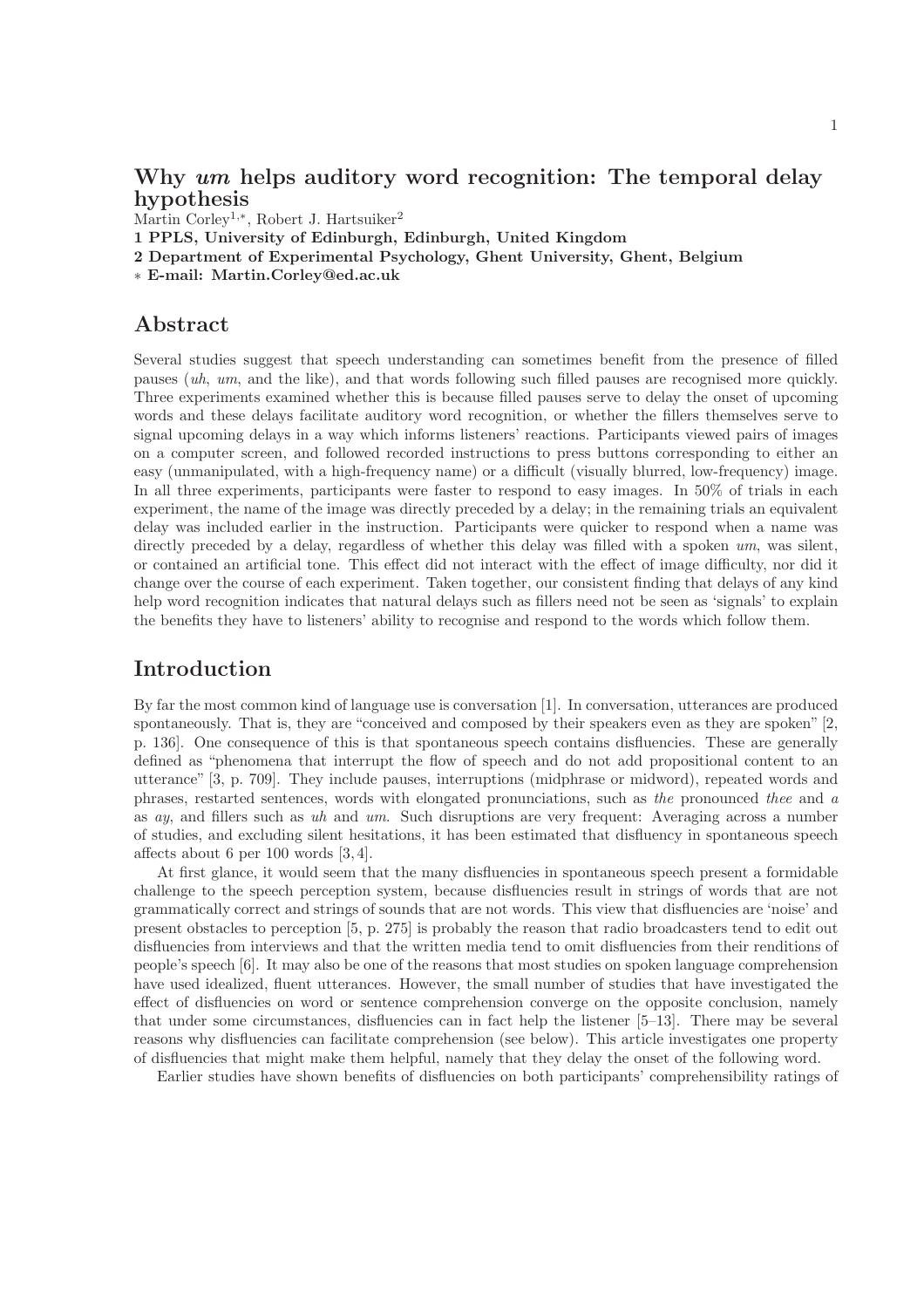sentences and on on-line processing measures. For example, listeners rate utterances including self-repairs as more comprehensible when those repairs are preceded by pauses [13]. In on-line tasks, participants are quicker to identify a 'correct' repair word (*orange*) following either a between-word interruption (*yellow orange*), or a mid-word interruption with or without a filler (yel—uh—orange, yel—orange), compared to fluent controls [5]. The quickest identifications are in cases where the interruption includes a filler. These findings strongly suggest that pauses and fillers help the identification of upcoming words. This conclusion is partially supported by a word-spotting study [6] which shows that both English and Dutch listeners are faster to identify a target word in a carrier sentence when it follows an uh in comparison to a control condition without the uh. In a comparable set of conditions with or without an um there is no effect.

Why would (some) fillers facilitate auditory word recognition? On one account [6], fillers 'signal' delays in speech, with specific fillers signaling specific lengths of delay. The fillers could therefore heighten attention for upcoming speech. In particular, this account rests on the assumption that um signals a longer delay than uh does. This assumption is supported by an analysis of transcriber-rated pause lengths in a speech corpus [14]. Given this difference, uh is predicted to signal a relatively short delay, and it is functional for the speech perception system to immediately heighten attention for upcoming speech. But in the case of um, heightening attention is less functional, because there is no reason to expect the next word anytime soon [6]. In short, on this account, the speech perception system is sensitive to the patterns of delays that tend to co-occur with fillers in natural speech, so that attention can be allocated in a way that is appropriate to the particular filler that occurs.

However, it is also possible that the benefits for perception emerge from the fact that disfluencies like uh and um, and any silent pauses preceding or following the filler, considerably delay target word onset themselves. For example, in [6, Experiment 2] the average duration of  $um$  was 615 ms; the average durations of preceding and following pauses were 592 ms and 412 ms respectively. According to the delay hypothesis tested here, temporal delay facilitates word recognition. Anecdotal evidence suggests that speakers who are difficult to follow will be easier to understand when they speak more slowly (presumably, slowing speech affects pausing). Furthermore, there are theoretical reasons why a delay in word onset might facilitate word recognition. For example, delays might make the listener's segmentation problem easier, because speech sounds spanning a delay most likely do not belong to the same word. It is also possible that delays help top-down processes: The more time passes, the more time there is to make top-down predictions about the next word. Finally, it may be the case that attention builds up over the course of any delay.

The delay hypothesis predicts that um, like uh, should aid word recognition and therefore appears to conflict with previous findings [6]. But as noted above, in that study there were relatively lengthy silent pauses preceding and following the uhs and ums, and these pauses were left intact in the control stimuli. As a result, there were delays in the disfluent stimuli, but also in the 'fluent' stimuli. According to the delay hypothesis, these silent pauses in the fluent stimuli would themselves facilitate word recognition, so that the further delay from having a filler would do little to facilitate this process even more.

To test the delay hypothesis, we conducted three experiments that assessed the effects of three types of delays on auditory word recognition. In all experiments, listeners viewed displays of two images and listened to instructions to press a button corresponding to one of them. In the delay conditions, listeners heard an instruction with a delay immediately before the target word. In the control conditions, the instruction also contained a delay, but earlier in the sentence. This led to instructions like those in (1).

- (1a) Now press the button for the <delay> <target>, please
- (1b) Now press the <delay> button for the <target>, please

We opted for a control condition with an early delay, so that the total time to target was constant across conditions, and so that both experimental and control stimuli contained exactly the same auditory materials (albeit in a different order). Thus, any difference between experimental and control conditions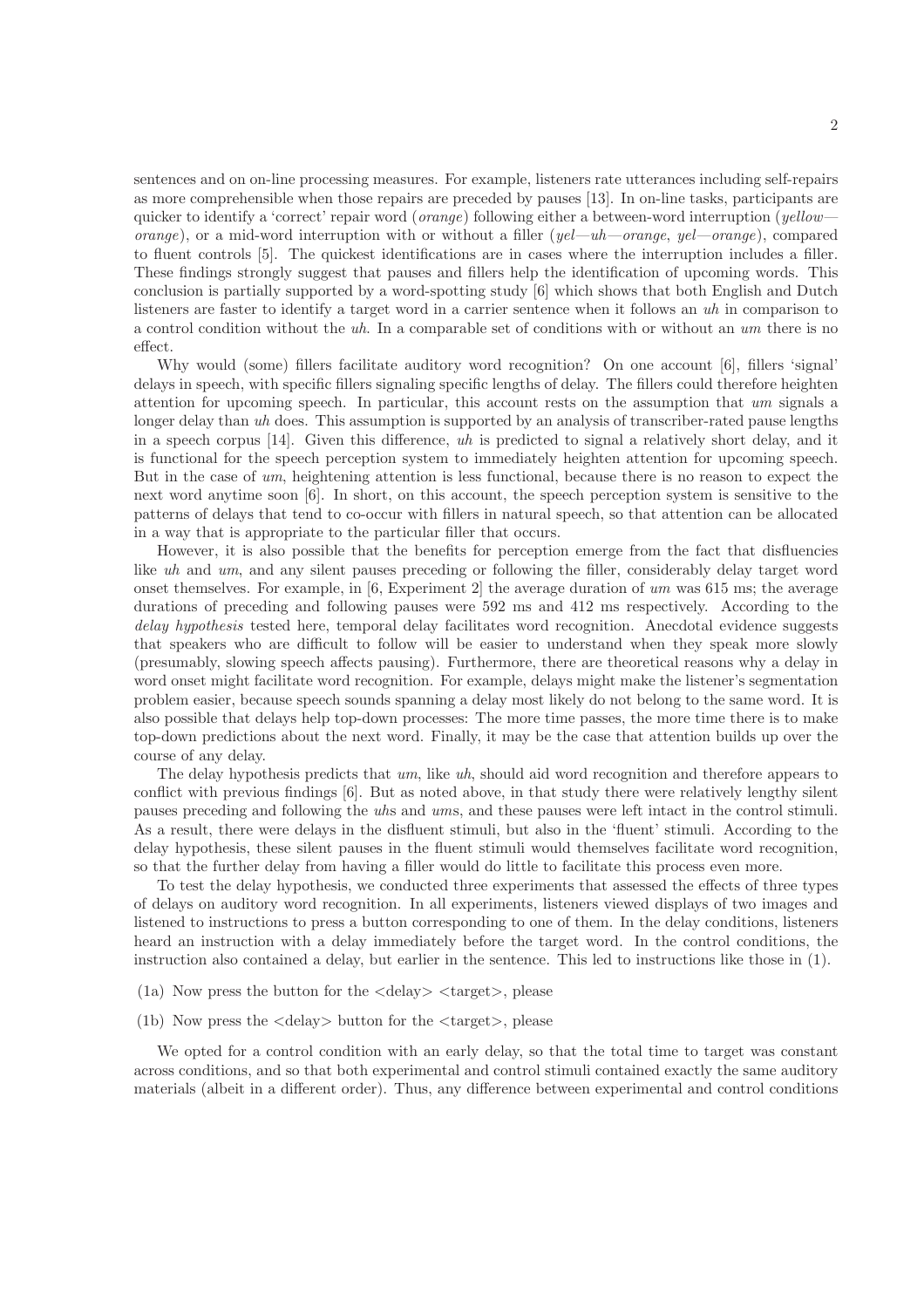can only be ascribed to the difference in the position of the delay. Note that instructions with an invariant syntactic structure and invariant lexical content (bar the target item) have also been used in eyetracking experiments [15]. Additionally, to ensure maximal comparability across experiments we used the same acoustic token of the carrier sentence, and delays of exactly the same length in every condition of all experiments.

Experiment 1 examined the effect of a naturalistic disfluency, namely um. Experiment 2 tested whether any facilitative effect on word recognition is a specific property of fillers like um, or whether silent pauses can also help word recognition (as predicted by the delay hypothesis). Experiment 3 tested whether there is also facilitation when the delay is clearly not a naturalistic disfluency. We therefore used an artificially generated sine wave tone.

In each experiment, upon hearing an auditory instruction naming one of two depicted objects, participants had to respond by pressing one of two buttons (corresponding to the left-hand or right-hand object). Half of the instructions included a late delay, just before the object was named, and the other half included an earlier delay. To establish that the paradigm had sufficient power to reveal reaction time effects on auditory word recognition, each experiment also included a task difficulty manipulation. In the difficult condition, the target picture had a low-frequency (LF) name and was visually blurred. In the easy condition, the target picture had a high-frequency (HF) name and was visually intact. Thus the two factors manipulated orthogonally in a within-participants design were delay and task difficulty. In each experiment, recordings were made of times (relative to the onset of the target item name) taken for accurate responses to the instructions.

## Results

We analysed our experiments using Generalized Linear Mixed-Effects models. Effects, and their probabilities, were estimated using 10,000 Markov chain Monte Carlo samples.

#### Experiment 1: Early vs. late um

Table 1 shows the participant mean correct reaction times. There was a main effect of delay, with participants 32 ms faster to respond in the delay (late  $um$ ) condition ( $p < .001$ ). There was a separate effect of task difficulty, with participants taking 63 ms longer to respond to blurred LF items ( $p = .008$ ). Reaction time also decreased over the experiment, by an estimated mean of 1.5 ms per trial  $(p < .001)$ . In this experiment there was a marginal interaction of trial number with frequency  $(\chi^2(1) = 3.74, p = .053)$ , such that responses to blurred images with LF names speeded up by an additional 0.8 ms per trial ( $p = .062$ ). There were no other significant interactions (all  $\chi^2$  < 1.31,  $p \geq .252$ ).

Experiment 1 showed a clear recognition advantage when the word followed a local delay which was filled with an  $um$ <sup>1</sup>. The results extend those of Fox Tree [6] by showing that an  $um$  before a target can help recognition of that target, just as uh can. The findings are consistent with the delay hypothesis, but it is possible of course that the facilitation resulted from the nature of the delay (i.e., a delay containing a filler) rather than from the delay itself. Experiment 2 therefore substituted um with silence.

#### Experiment 2: Early vs. late silences

In this experiment, each um in the materials of Experiment 1 was replaced with a silence of the same length, resulting in auditory stimuli with a silence before the word button in the control condition, or before the target in the delay condition.

 $1A$  pilot study showed a similar delay advantage in a comparison of the same late um condition as reported here with a completely fluent condition.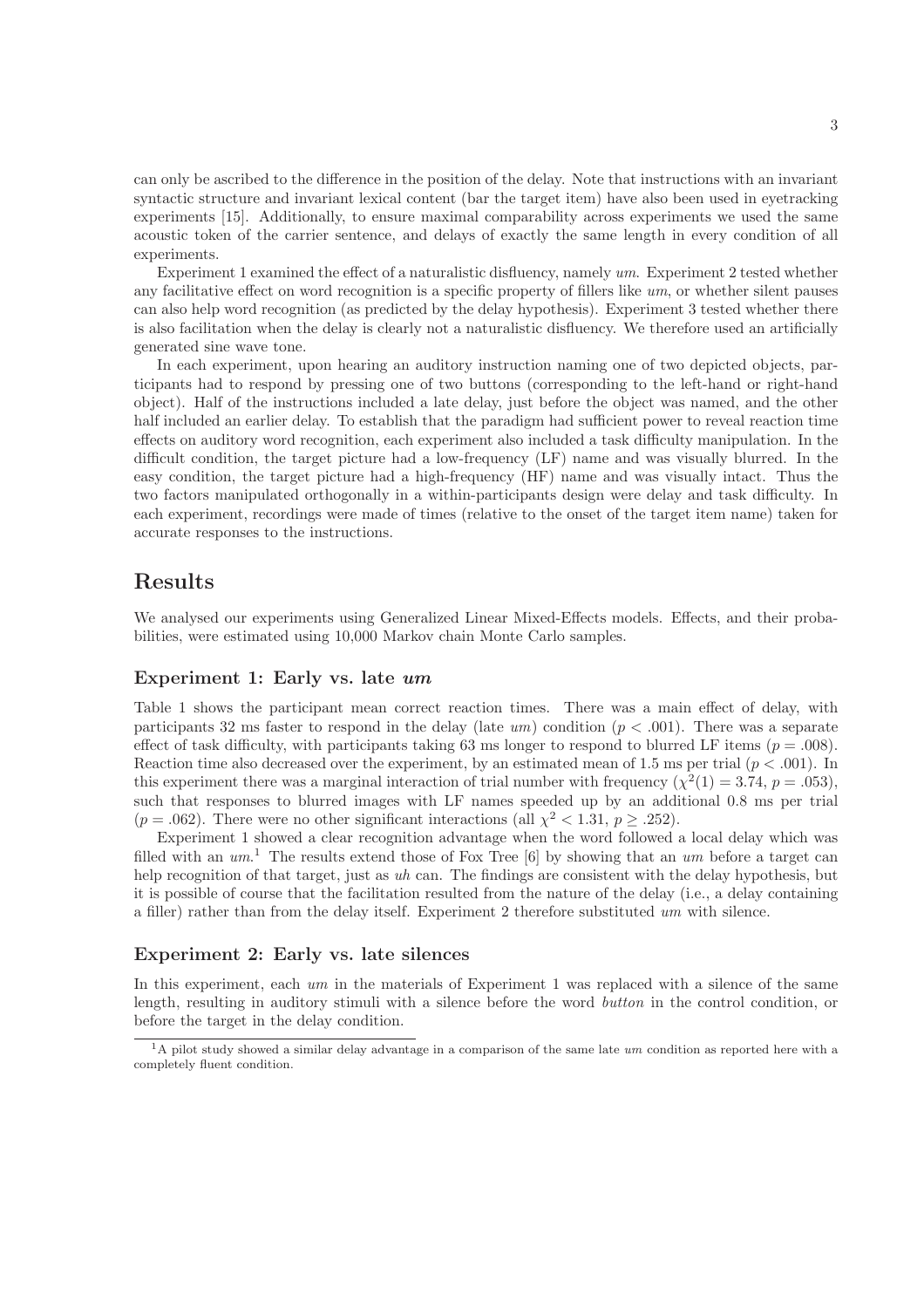Table 2 shows the mean correct reaction times by participants. There was a main effect of delay, with participants 27 ms faster to respond in the delay (late um) condition ( $p = .007$ ). The effect of task difficulty was also significant, with blurred LF items resulting in responses which were 51 ms longer  $(p = .006)$ . Reaction time decreased over the experiment by an estimated mean of 2.9 ms per trial  $(p < .001)$ . None of these effects interacted with each other (all  $\chi^2 < 0.60, p \ge .437$ ).

Experiment 2 showed that a silent pause immediately before a target word affects listeners in the same way as um did in the previous experiment, providing further evidence for the delay hypothesis. One might argue, however, that the facilitatory effect did not result from the delay, but from the fact that silent pauses, just like uhs and ums, occur as naturalistic disfluencies. Silent pauses fulfill several functions in discourse  $[16]$  and it is conceivable that they, just like uh and um, sometimes co-occur with production difficulties and therefore increase listeners' attention to the following word. We therefore put the delay hypothesis to the test again, but now used sounds that cannot be reasonably interpreted as naturalistic disfluencies, namely artificial tones (consisting of sine waves). The delay hypothesis predicts that tones directly preceding the target will still facilitate recognition, but any account on which the facilitation in the previous experiments results from listeners interpreting the content of delays as a signal predicts no effect.

#### Experiment 3: Early vs. late tones

Experiment 3 was a replication of Experiments 1–2 using delays filled with non-speech sounds. Each um in the original materials used for Experiment 1 was replaced with a sine wave tone of the same duration, and with a frequency (400 Hz) chosen to approximate the baseline frequency of the recorded speaker.

Table 3 shows the mean correct reaction times by participants. There was a main effect of delay, with participants 56 ms faster to respond in the delay (late um) condition ( $p < .001$ ). The effect of task difficulty was also significant, with blurred LF items resulting in responses which were 44 ms longer  $(p = .027)$ . Reaction time decreased over the experiment by an estimated mean of 1.1 ms per trial  $(p < .001)$ . None of these effects interacted with each other (all  $\chi^2 < 0.52$ ,  $p \ge .472$ ).

#### Cross-experiment comparison

All three experiments showed a delay advantage, and the numerical magnitude of this advantage was comparable for each kind of delay: um (Experiment 1): 32 ms, silence (Experiment 2): 27 ms, tone (Experiment 3): 56 ms. To test whether there was a differential delay advantage for the different types of delay, we conducted a further analysis, incorporating an additional 'experiment' factor (corresponding to type of delay). There was an interaction of trial number with experiment  $(\chi^2(4) = 24.72, p < .001)$ , corresponding to differences in the per-trial speedup reported above. Critically, however, there was no interaction between delay and experiment  $(\chi^2(2) = 4.64, p = .098)$ , showing that there were no discernable differences in participants' responses to the different types of delay.

## Discussion

In each of three experiments we found clear effects of delays on word recognition. It did not matter whether such delays were filled with  $um$  (Experiment 1), were silent (Experiment 2), or were filled with a tone that was clearly not part of speech (Experiment 3). A conclusion that stands out from this work is that any delay in word onset can help word recognition. This has an important theoretical implication. The current data certainly do not rule out that listeners are sensitive to the distributional properties of speech following fillers like uh, um, and the like, so that they can predict when the next word will follow or even what word will follow. However, our data do show that it is not necessary to postulate such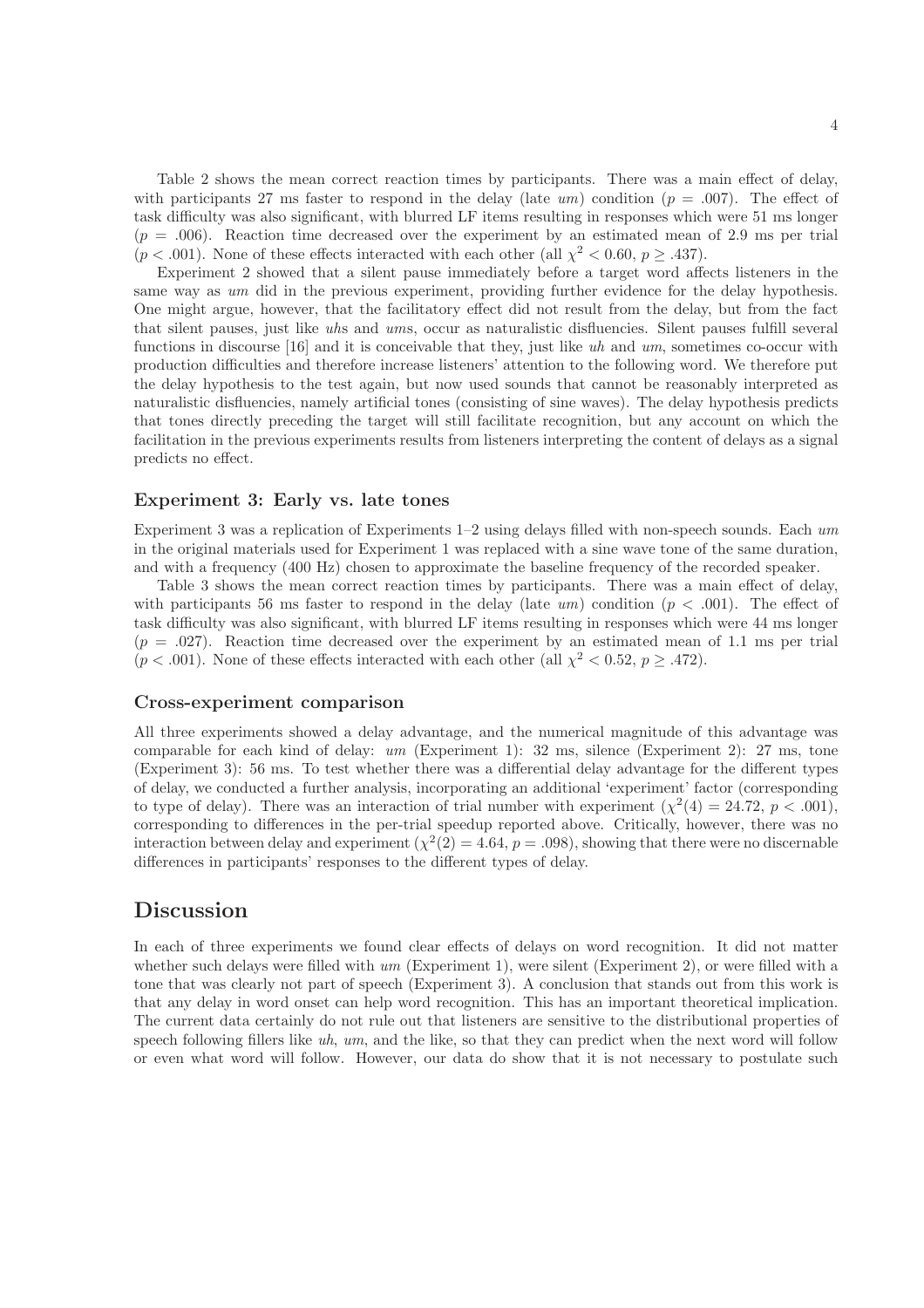sensitivity. The benefits of fillers on word recognition can just as easily be explained in terms of the delay that such fillers create.

Our findings contrast with an earlier study by Fox Tree which showed an uh-advantage, but no umadvantage in a word-spotting task [6]. This was interpreted as a consequence of the differences in delay that uh and um would signal  $[6, 14]$ . However, the present study did find an effect of um. A possible reason for this difference in findings is that the ums in Fox Tree's study were preceded and followed by lengthy silent pauses, which were left in the "fluent" control stimuli. Our Experiment 2 shows that silent delays also facilitate word recognition. This may have masked any effect of um in the earlier study.

It is true of course that our study differed from that of Fox Tree in several further ways. The most striking difference is probably that Fox Tree used naturalistic utterances, with different carrier sentences and different uhs and ums on every disfluent trial, whereas we used one and the same carrier sentence, and always used the same delay (i.e., same um, silence, or tone). Fox Tree's choice of stimuli undoubtedly promoted ecological validity more than ours, but this of course traded-off with experimental control. Whereas our design allows us to directly compare the effects of different types of delay (because everything else was held constant across experiments, except for the random factor participants), it is rather difficult to directly compare Fox Tree's uh and um conditions, because the carrier sentences and target words were different, the uhs and ums varied in length, and the pauses before and after um varied too  $[6]$ .

Two sets of studies have, however, used different types of delays in circumstances which allow for direct comparison of their effects. In one study, participants were asked to judge the grammaticality of recorded utterances which included spoken disfluencies (uh uh) or "environmental noises" (such as dog barks) in positions which were expected either to facilitate or interfere with understanding [17]. In each of two experiments, the effects of environmental noise were shown to be effectively the same as those of disfluency. A second set of studies examined ERP responses to words following silent [18] and disfluent uh [10] delays. In each case, the N400 component associated with contextually less predictable words was attenuated following a delay. Taken together, these studies suggest that different types of hesitation can be shown to have similar effects across a variety of paradigms and materials, providing converging evidence that the form of a delay to the spoken signal may be less important than the time taken.

One potential caveat with such studies is that they tend to repeat acoustic tokens in order to achieve experimental control. In the present study our use of a fixed token of the carrier sentence, and a fixed token of um, may have led the participants to process the um and following words in ways that differ from the normal listening situation. Specifically, in normal listening situations, listeners might interpret um and the like as a signal of upcoming delay (which heightens attention in ways appropriate for the 'meanings' of the particular disfluencies). However, because in our experiments the target word almost immediately followed the um, and because listener sensitivity to session-local distributional properties of um would gradually overwrite their global sensitivities, listeners would, in the course of a session, stop expecting a further delay following um. Including the effects of trial number in our analyses provides a direct test of whether this caveat threatens our conclusions. Specifically, any account on which listeners pick up on the properties of our materials would need to further assume that the effects of delays change over the course of the experimental session. As is often the case in reaction time experiments, the analyses showed that responses became somewhat faster over the course of the experiment, but in none of the experiments was there an interaction between item number and delay, showing that participants' responses to delays did not change over time.

Our main conclusion is that delays in word onset facilitate word recognition, and that such facilitation is independent of the type of delay. There are several reasons why a delay in itself might help. On one account, delays help low-level speech segmentation processes. Because running speech often contains no clear word boundaries, the segmentation process has to figure out where one word ends and the next one begins, as illustrated by the classic example I scream for ice cream. Obviously, this segmentation problem can be reduced when there are delays between words. However, we do not think a segmentation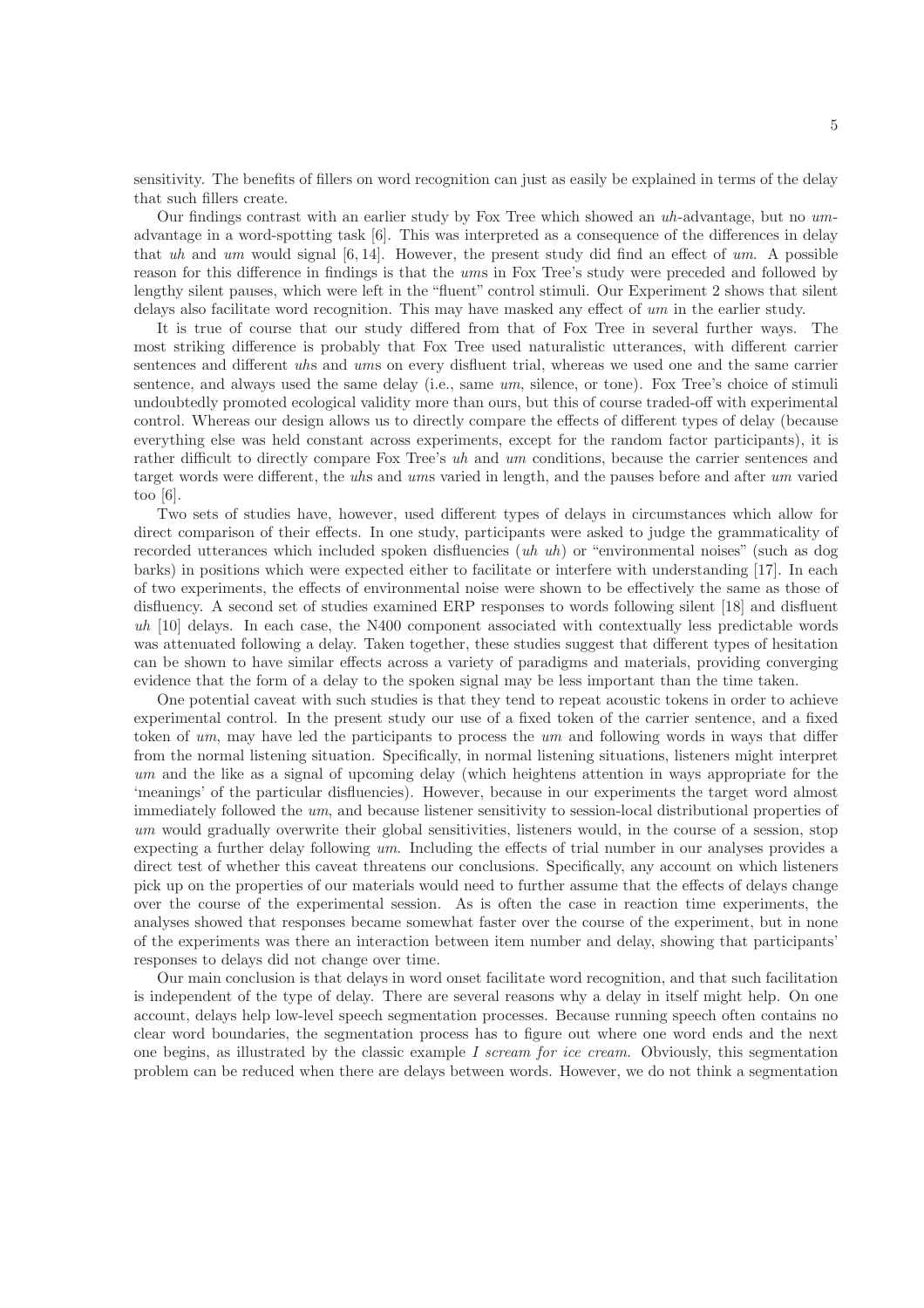account can explain our results. In particular, in our experimental condition, the um always occurred between the and the target item. If the segmentation account is correct, then listeners should encounter difficulties segmenting the string of sounds consisting of the and the initial sound(s) of the target item. The cohort of words starting with the, however, is very small, and only contains words in which the schwa is followed by a  $/t/(e.g., that)$ , an  $/m/(themselves)$ , or a  $/w/(the one)$ . Only one target word (tree) started with one of those consonants and could therefore have led to segmentation problems.

Another reason why delay helps word recognition may be that delay allows time for any top-down processes to affect recognition processes. Visual-world eyetracking experiments suggest that listeners, when hearing speech in a visual context, make linguistic predictions about upcoming references [19–21]. Given the ubiquity of NPs consisting of a determiner and noun in the language, it is possible that determiners lead to the prediction of nouns (and help subsequent identification of nouns), and that these predictions become more effective as more time passes.

Finally, it is possible that delays do not affect the mechanisms of word recognition themselves, but affect an attentional modulation of recognition processes. On such an account, any delay in speech will lead to a transient increase in attention, so that the next word can be more readily identified. Consistent with this account, it has been shown that stimuli containing an uh, as compared to fluent controls, modulated the amplitude of the mismatch negativity and P300 components in the ERP signal [9]. It is well established that these components are sensitive to variations in attention. Additionally, in subsequent memory tests, words that had followed uh were recalled better than control words, which is again consistent with an attentional account [9, 10].

Our findings support the perhaps counterintuitive conclusion that fillers like  $um$  can sometimes help (rather than hinder) listeners to identify spoken words. But critically, the data show that the same is true for silent pauses and pauses filled with artificially generated tones. It thus seems unnecessary to postulate listener sensitivity to the distributional properties of pause durations after fillers to explain why fillers help.

# Materials and Methods

### Ethics Statement

Ethical approval for this research was obtained from the Ethics Committee of PPLS, University of Edinburgh, in accordance with the guidelines of the British Psychological Society. As approved by the committee, participants were informed of their right to withdraw and gave verbal consent to take part in the study. Since the data were analysed anonymously, signed informed consent was not obtained.

### Materials

The experimental materials consisted of auditory and visual stimuli. The latter were pairs of pictures with high- and low-frequency names. The pictures were a subset of Rossion and Pourtois' colored versions of a standardized picture set [22, 23], and were normed for (lemma) frequency, visual complexity, and familiarity. Two groups of 16 pictures were generated: 16 HF pictures (mean name frequency 300 occurrences per million in the CELEX database [24]; range 153–796) and 16 LF pictures (mean name frequency 5.29; range 0.22–9.89). Each of the LF pictures was blurred with an image processor using a radius setting of 15 pixels. The resulting LF blurred pictures were paired four times with the HF pictures (never in the same combinations), resulting in 64 picture pairs (see (2) for a list of pictures used). Three pairs of mid-frequency items (lamp-cake, clock-knife, wheel-cow) were used for practice trials at the start of the experiment. No picture depicted a word that started with a vowel (because this would be preceded by thee in an instruction, which could be confused with a disfluency), and no pair of pictures represented words that began with the same phoneme, or had semantic overlap. Each individual picture was on the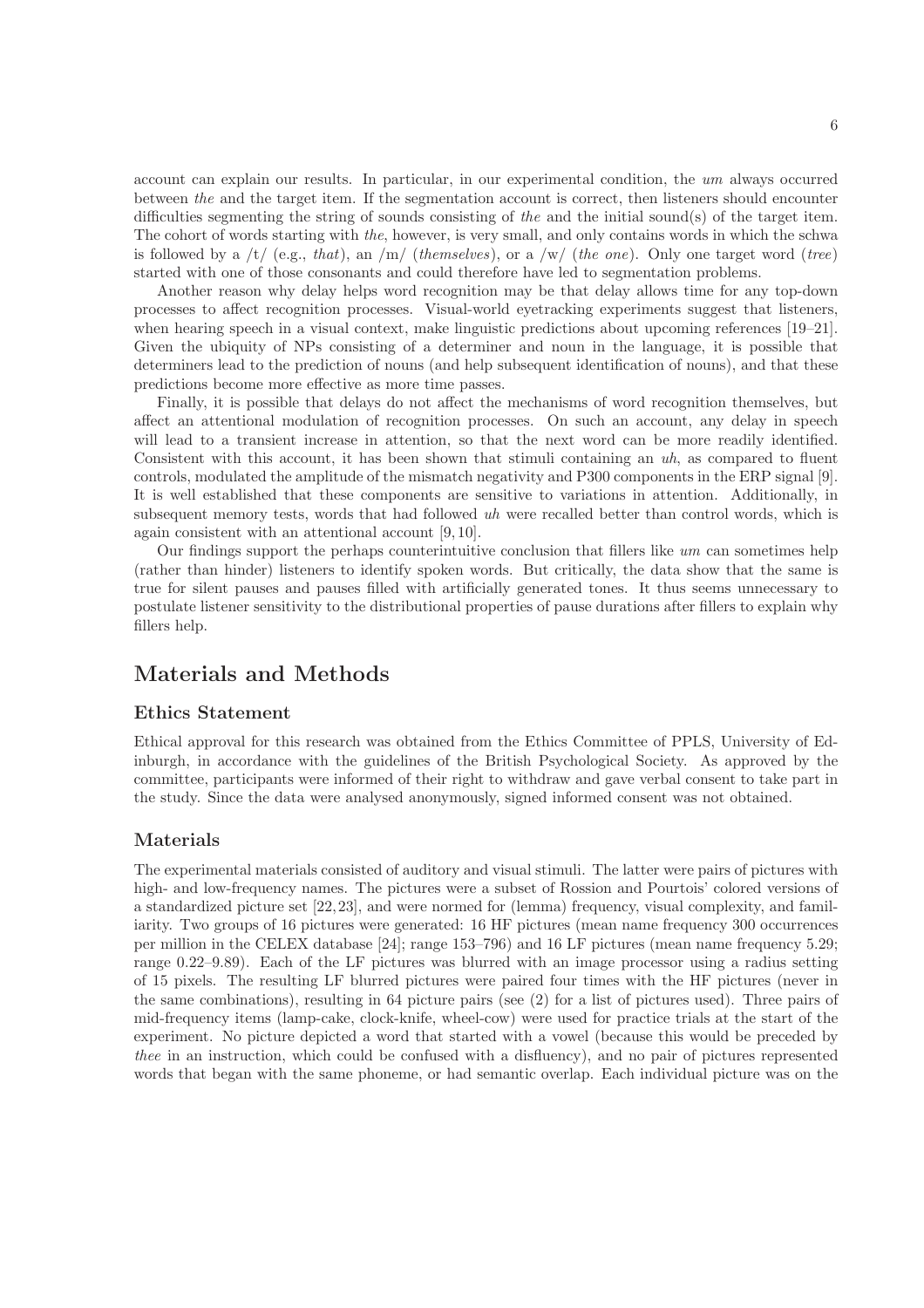left of the screen for two of the four times it appeared, and on the right for the remainder. It was a target twice: once each for a late um and an early um instruction, once on each side of the screen.

- (2a) Pictures in the difficult (LF) condition: broom; clown; flute; frog; harp; kite; peach; pear; rake; saw; skunk; sledge; snail; spool; swan; vase.
- (2b) Pictures in the easy (HF) condition: bed; book; car; church; door; dress; fish; foot; hair; hand; heart; house; leg; mouth; sun; tree.

The auditory stimuli consisted of instructions to press a button corresponding to a particular picture. They were always of the form now press the button for the  $um < target>$ , please (delay [late um] condition) and now press the um button for the  $\langle target \rangle$ , please (control [early um] condition). There were two versions of each instruction for each picture in the set of 32: one containing a late um and one containing an early um one. This resulted in 64 utterances in total.

To make the recordings, a female native speaker of English read a list with each target item embedded in the template instruction sentence (see above). After the recording, all target items were removed from their original contexts, together with the word please which followed them, and spliced into one version of the carrier sentence which had not originally included any of the target items. This resulted in a set of 32 fluent instructions, for each of which the target word onset was exactly 1219 ms after the utterance onset. To create the delay (late um) and control (early um) instructions, the speaker was asked to read a number of instructions referring to low-frequency items, inserting an um "as naturally as possible".

For Experiment 1, the single um that we judged the most natural was selected, and was spliced into two copies of the fluent instructions, immediately before the target word (delay condition) for the first copy, and immediately before the word *button* (control condition) for the second copy. The um in each sentence was 1078 ms long. For Experiment 2, the ums were replaced with silences of the same length, resulting in auditory stimuli with a 1078 ms silence before the word button in the control condition, or before the target in the delay condition. For Experiment 3, each um in the materials used for Experiment 1 was replaced with a sine wave tone of exactly the same duration. The frequency of the tone (400 Hz) was chosen to approximate the baseline frequency of the recorded speaker. Finally, each recording was converted to a 16-bit 22050 Hz WAV file, for use with E-Prime experimental software.

#### Methods

Participants were tested individually in a quiet room. They were informed that they were participating in an experiment on sentence comprehension, and that they would be listening to a series of recordings of a speaker giving instructions as fast as possible. The aim of the study was purportedly to establish how easy it is to follow instructions given in stressful situations. This minor deception was necessary to justify the disfluencies in the study. Participants were instructed that they would be presented with a series of displays of picture pairs. Each pair would be accompanied by instructions to press the button corresponding to a given object. Participants had a 5-button response-box in front of them: If the picture referred to was on the right, they were to press the rightmost button; if on the left, the leftmost button. It was stressed that they should respond as quickly as possible, without losing accuracy.

Prior to the experiment, three practice items allowed the participants to familiarize themselves with the procedure, and to adjust the volume on the headphones they wore to hear the instructions. The practice session was identical to the experimental session in all respects bar one: The 3 practice items were always presented in a fixed sequence, whereas the presentation order of the 64 experimental items was randomized.

In the practice session as well as in the experiment proper, each display of a picture pair was preceded by a '+', which remained on the screen for 200 ms, to signal that a new pair of pictures was about to come up. The pictures followed this display immediately. At the same time as the pictures appeared, the corresponding instruction was played. Each instruction was played in full, regardless of whether or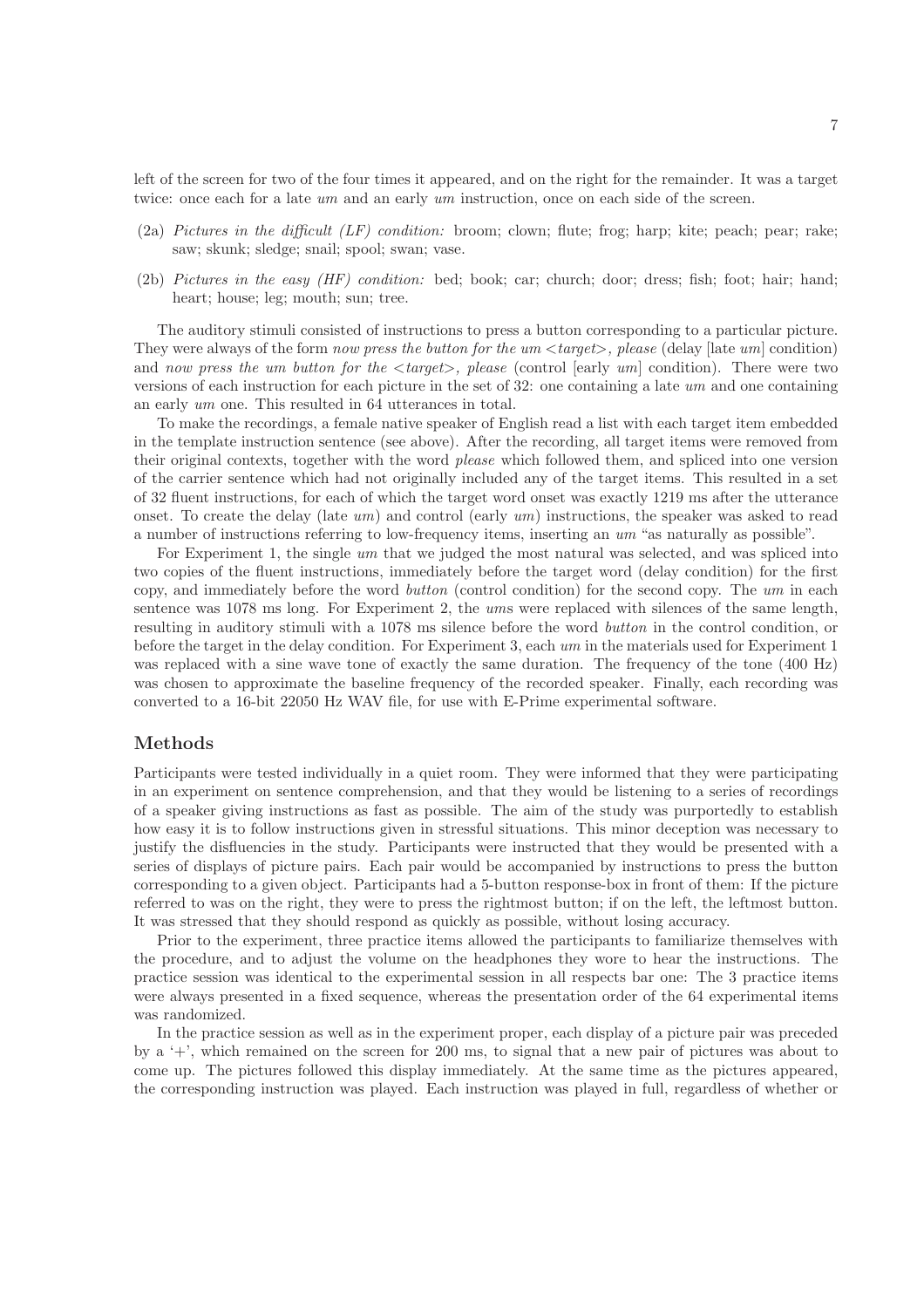not a button had been pressed before it ended. The instructions always finished before the pictures were removed, 4 seconds after onset. Once each trial had finished, the screen was blanked, and the next trial began with a '+' after a 250 ms pause. The time between the onset of the instruction and the corresponding button press was recorded for each correct response. Prior to analysis, all correct reaction times were converted to times relative to the target onset. Since each um, silence, or tone was 1078 ms long, in all experiments the target onset in both conditions occurred 2297 ms after the utterance onset, and 2297 ms was accordingly subtracted from all recorded latencies.

Participants were all students at the University of Edinburgh. In Experiment 1, 35 participants made errors on 36 trials (1.9% of the data). In Experiment 2, 16 participants made errors on 18 trials (1.8%); In Experiment 3, 15 participants made errors on 22 trials (2.2%). All errorful responses were excluded from further analysis.

Analyses were carried out by fitting Generalized Linear Mixed-Effects models, as implemented in the lme4 library in R [25, 26]. Such analyses handle each trial as a separate data point, allowing for the inclusion of trial number as a fixed effect. In each of our analyses, we started with a base model including random per-participant and per-item variation. We then added predictors of interest, evaluating each predictor's contribution to the model using  $\chi^2$  likelihood-ratio tests, until no further predictor or interaction improved the model fit. Coefficients in the saturated model were estimated using 10,000 Markov chain Monte Carlo samples [25, 27].

# Acknowledgments

The authors wish to thank Evelien Akker, who designed and ran an earlier version of this work (not reported here) when at Edinburgh funded by a VSB scholarship. The authors would also like to thank Hannah Furness, Jo Goll, and Katharine Nierop for help with data collection, and Manon Jones for providing the 'voice' used in the experiments reported.

## References

- 1. Clark HH, Wilkes-Gibbs D (1986) Referring as a collaborative process. Cognition 22: 1–39.
- 2. Mehta G, Cutler A (1988) Detection of target phonemes in spontaneous and read speech. Language and Speech 31: 135–156.
- 3. Fox Tree JE (1995) The effects of false starts and repetitions on the processing of subsequent words in spontaneous speech. Journal of Memory and Language 34: 709–738.
- 4. Bortfeld H, Leon SD, Bloom JE, Schober MF, Brennan SE (2001) Disfluency rates in spontaneous speech: Effects of age, relationship, topic, role, and gender. Language and Speech 44: 123–147.
- 5. Brennan SE, Schober MF (2001) How listeners compensate for disfluencies in spontaneous speech. Journal of Memory and Language 44: 274–296.
- 6. Fox Tree JE (2001) Listeners' uses of um and uh in speech comprehension. Memory and Cognition 29: 320–326.
- 7. Arnold JE, Fagnano M, Tanenhaus MK (2003) Disfluencies signal theee, um, new information. Journal of Psycholinguistic Research 32: 25–36.
- 8. Arnold JE, Tanenhaus MK, Altmann RJ, Fagnano M (2004) The old and thee, uh, new: Disfluency and reference resolution. Psychological Science 15: 578–582.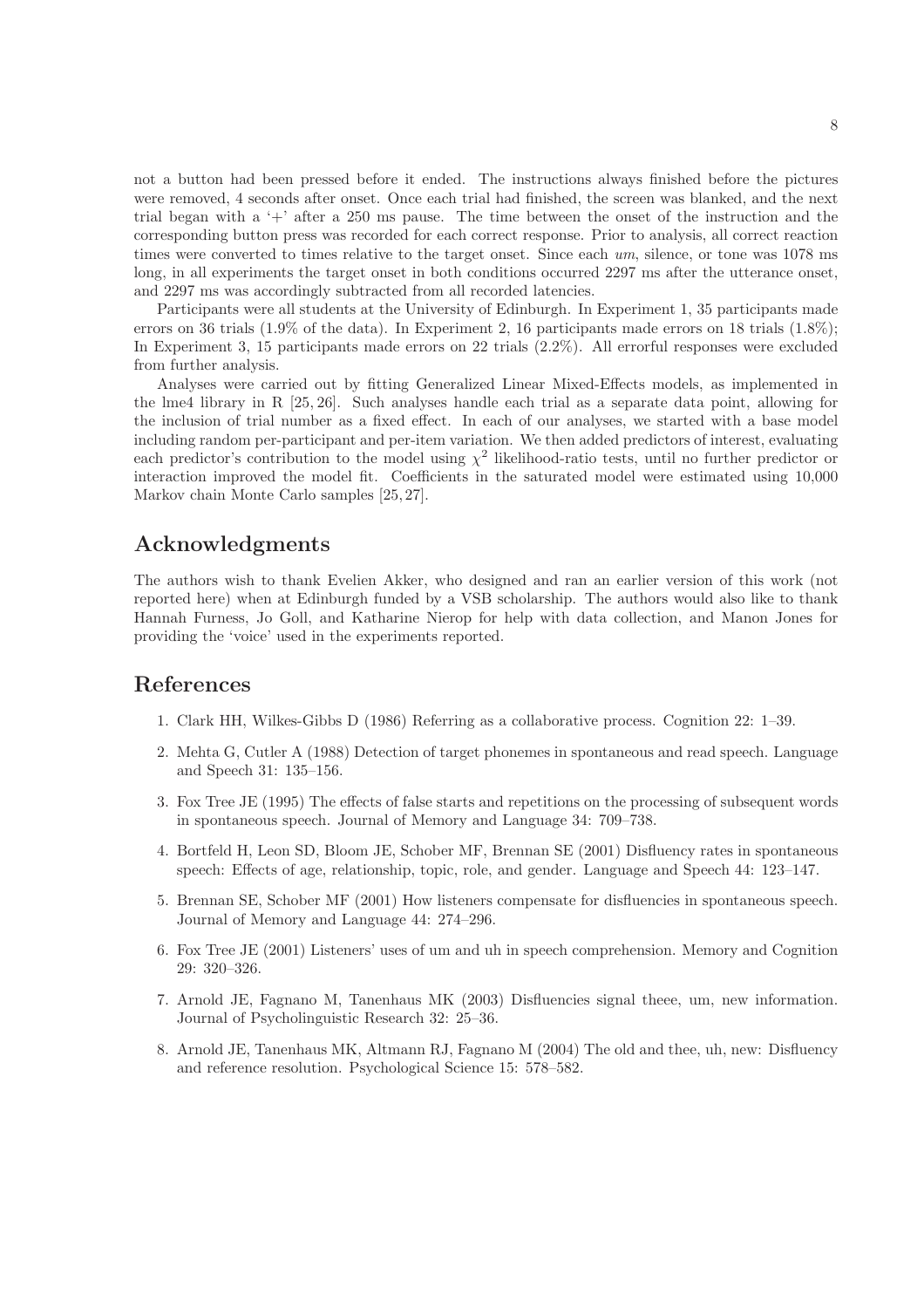- 9. Collard P, Corley M, MacGregor LJ, Donaldson DI (2008) Attention orienting effects of hesitations in speech: Evidence from ERPs. Journal of Experimental Psychology: Learning, Memory, and Cognition 34: 696–702.
- 10. Corley M, MacGregor LJ, Donaldson DI (2007) It's the way that you, er, say it: Hesitations in speech affect language comprehension. Cognition 105: 658–668.
- 11. Ferreira F, Lau EF, Bailey KGD (2004) Disfluencies, language comprehension, and tree adjoining grammars. Cognitive Science 28: 721–749.
- 12. Fox Tree JE, Schrock JC (1999) Discourse markers in spontaneous speech: Oh what a difference an oh makes. Journal of Memory and Language 40: 280–295.
- 13. Howell P, Young K (1991) The use of prosody in highlighting alteration in repairs from unrestricted speech. Quarterly Journal of Experimental Psychology 43(A): 733–758.
- 14. Clark HH, Fox Tree JE (2002) Using uh and um in spontaneous speaking. Cognition 84: 73–111.
- 15. Tanenhaus MK, Spivey-Knowlton MJ, Eberhard KM, Sedivy JC (1995) Integration of visual and linguistic information in spoken language comprehension. Science 268: 1632–1634.
- 16. Markel N (1990) Speaking style as an expression of solidarity: Words per pause. Language in Society 19: 81–88.
- 17. Bailey KGD, Ferreira F (2003) Disfluencies affect the parsing of garden-path sentences. Journal of Memory and Language 49: 183–200.
- 18. MacGregor LJ, Corley M, Donaldson DI (2010) Listening to the sound of silence: Disfluent silent pauses in speech have consequences for listeners. Neuropsychologia 48: 3982–3992.
- 19. Altmann GTM, Kamide Y (1999) Incremental interpretation at verbs: Restricting the domain of subsequent reference. Cognition 73: 247–264.
- 20. Kamide Y, Scheepers C, Altmann GTM (2003) Integration of syntactic and semantic information in predictive processing: Cross-linguistic evidence from English and German. Journal of Psycholinguistic Research 32: 37–55.
- 21. Corley M (2010) Making predictions from speech with repairs: Evidence from eye movements. Language and Cognitive Processes 25: 706–727.
- 22. Rossion B, Pourtois G (2004) Revisiting Snodgrass and Vanderwart's object pictorial set: The role of surface detail in basic-level object recognition. Perception 33: 217–236.
- 23. Snodgrass JG, Vanderwart M (1980) A standardized set of 260 pictures: Norms for name agreement, image agreement, familiarity, and visual complexity. Journal of Experimental Psychology: Human Learning and Memory 6: 174–215.
- 24. Baayen RH, Piepenbrock R, van Rijn H (1995). The CELEX lexical database (release 2). CD-ROM. Philadephia: University of Philadelphia, Linguistic Data Consortium.
- 25. Bates D, Maechler M (2010) lme4: Linear mixed-effects models using S4 classes. URL http://CRAN.R-project.org/package=lme4. R package version 0.999375-36.
- 26. R Development Core Team (2010) R: A Language and Environment for Statistical Computing. R Foundation for Statistical Computing, Vienna, Austria. URL http://www.R-project.org/. ISBN 3-900051-07-0.